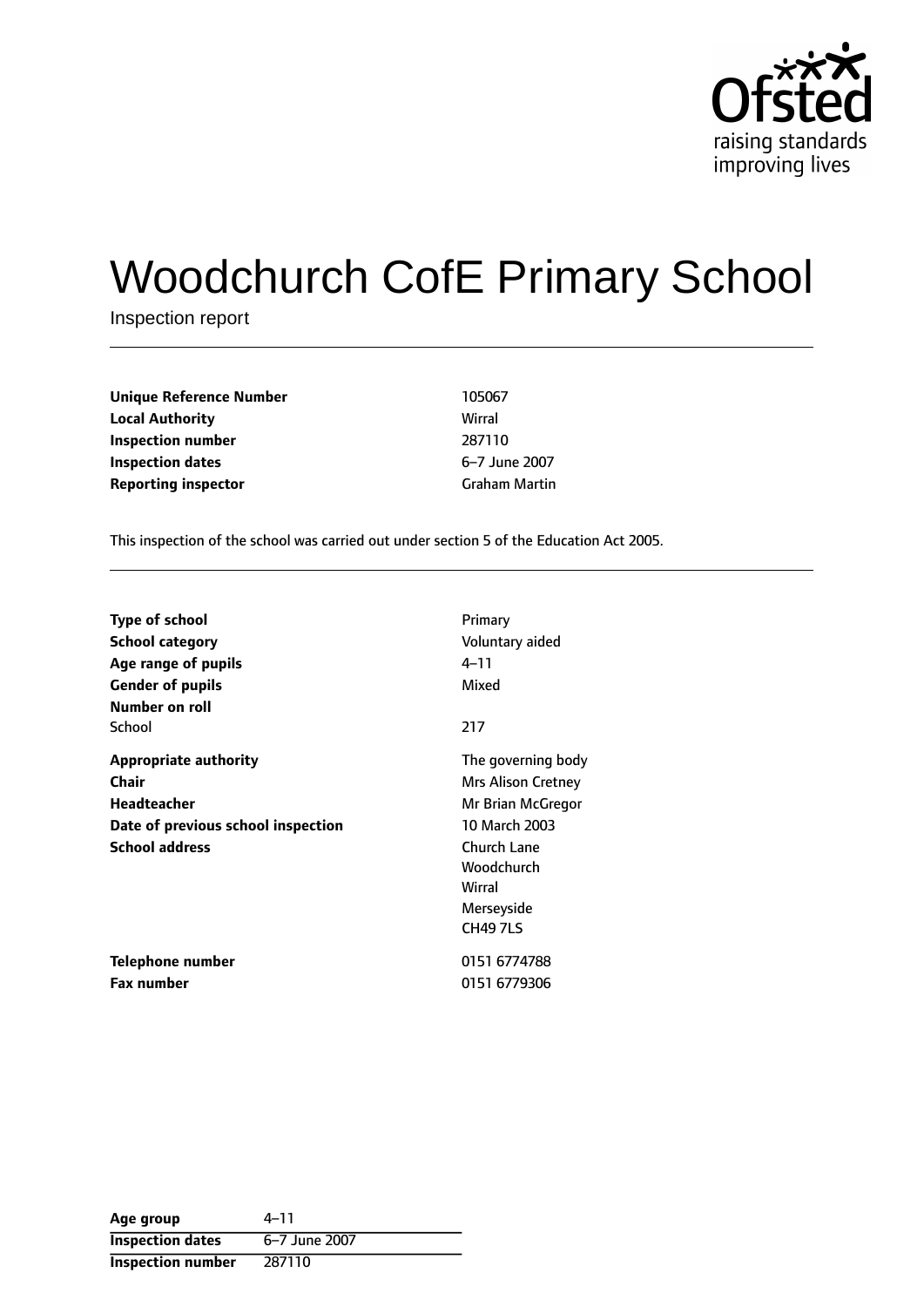.

© Crown copyright 2007

#### Website: www.ofsted.gov.uk

This document may be reproduced in whole or in part for non-commercial educational purposes, provided that the information quoted is reproduced without adaptation and the source and date of publication are stated.

Further copies of this report are obtainable from the school. Under the Education Act 2005, the school must provide a copy of this report free of charge to certain categories of people. A charge not exceeding the full cost of reproduction may be made for any other copies supplied.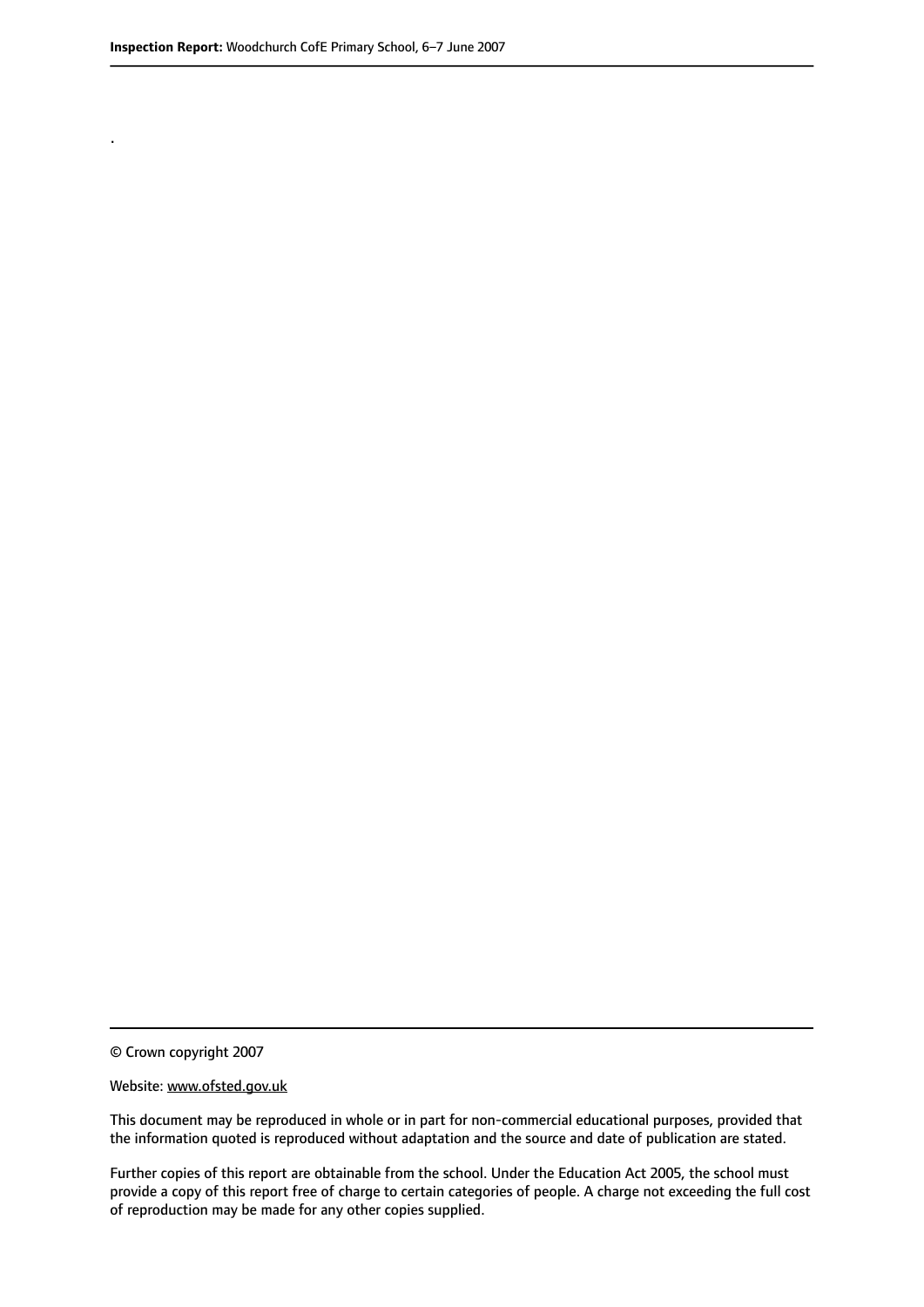# **Introduction**

The inspection was carried out by two Additional Inspectors.

## **Description of the school**

This is an average sized school, which has strong links with the local church and largely serves the surrounding housing estate. Some pupils travel from further afield to this popular, oversubscribed school. The proportion of pupils claiming free school meals is twice the national average. The number of pupils with learning difficulties and/or disabilities is lower than average, as is the number of pupils with a statement of special educational need. The majority of pupils are of White British heritage. A small minority of pupils are from minority ethnic groups, a very small proportion of them speaking English as an additional language. Attainment on entry is below that expected nationally. The headteacher has been in post since January 2006 and the deputy headteacher since only January 2007. The school holds the ArtsMark and ActiveMark gold awards and has the Healthy Schools bronze award for being a health-promoting school.

## **Key for inspection grades**

| Grade 1 | Outstanding  |
|---------|--------------|
| Grade 2 | Good         |
| Grade 3 | Satisfactory |
| Grade 4 | Inadequate   |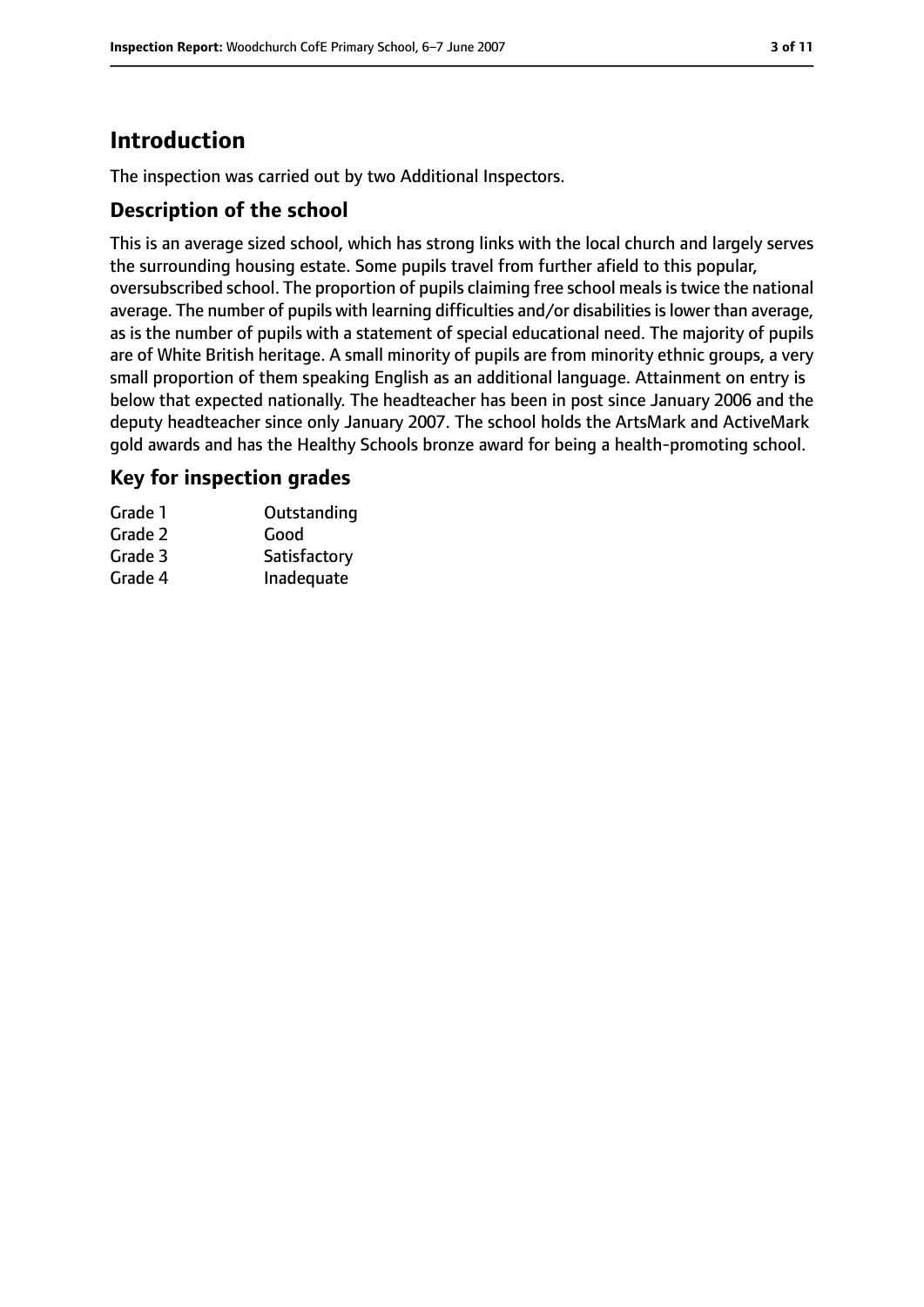# **Overall effectiveness of the school**

#### **Grade: 2**

The inspectors agree with the school's own judgement that it is a good school. A new leadership team has made a good start to improving the school's work. Pupils achieve well and standards are broadly average by the end of Year 6. When they enter the Reception class, the children's skills are generally below those expected for their age. Good provision in the Foundation Stage means that the children achieve well. Most of them reach the expected goals by the time they enter Year 1. In Years 1 to 6 teaching and learning are good overall and pupils continue to achieve well, so that by the end of Years 2 and 6 they reach standards similar to the national averages in reading, writing, aspects of mathematics and science. The skills of problem solving in mathematics are, however, lower than average, leading to overall standards in mathematics lower than in other subjects. Pupils' progress in learning how to apply mathematical knowledge to solve problems is inconsistent because learning targets, especially for more able pupils, are not challenging enough. Where targets are well defined, such as in Year 6, expectations are higher and pupils make better progress.

The school has a good curriculum which meets pupils' interests well. Recent work, based around themes, makes the curriculum more accessible and 'friendly' to pupils. Pupils say that they enjoy learning this way because lessons are more interesting. Pupils' personal development and well-being are good. There are very evident strengths in pupils' spiritual, moral, social and cultural development which add great value to their personal development. Pupils behave well and enjoy school. They are exceptionally courteous and polite. The care of pupilsis good overall, with exceptional pastoral care being a reflection of the school's very good atmosphere. Parents say they are pleased with the high quality of care shown for their children. Teaching and learning overall are good. However, academic guidance for pupils, such as in teachers' comments and marking, does not always sufficiently inform them how to improve.

Leadership and management are good overall. The headteacher and deputy headteacher, in the early days of establishing a new approach to leading the school, show good qualities of leadership in their vision and aspirations. However, although the skills of middle leaders are developing well, they do not yet have a detailed enough knowledge of pupils' achievement. Good systems have been set in place to improve team leadership and the responsibility of governorsto hold the school to account. Together with strong local and community partnerships, this all gives the school good capacity to improve. Resources are managed and used well and, overall, the school provides good value for money.

## **What the school should do to improve further**

- Improve use and application of pupils' numberskillsin practical and problem-solving situations to raise the standards of the more able pupils in mathematics.
- Improve the quality and reliability of marking, feedback to pupils and target setting to ensure that progress is consistently good in all classes.
- Increase accountability of middle leaders for checking that pupils' achievement is improving.

## **Achievement and standards**

#### **Grade: 2**

On entry to the Foundation Stage there is a wide range of attainment but, overall, children's skills on entry are below those expected for their age. In the Reception class, good emphasis on the key skills of speaking, listening, reading, writing and number enables the children to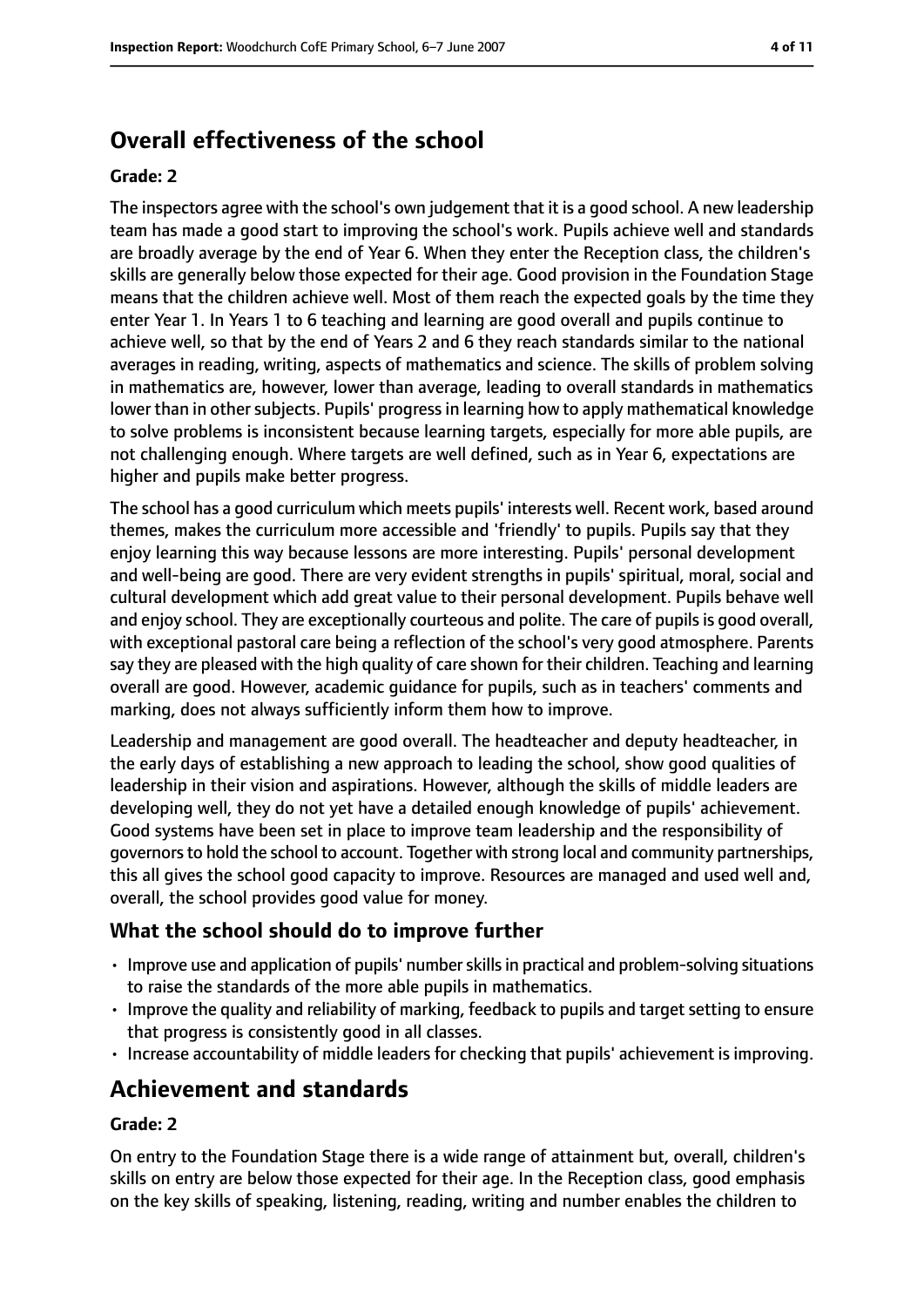progress well enough for many of them, though not all, to reach the early goalsfor their learning. Those learning English as an additional language make similar progress to others. This represents good achievement. This good progress continues in Years 1 to 6 so that, by the end of Year 6, pupils generally reach standards in English, mathematics and science that are close to the average found nationally. However, standards in mathematics are lower than in the other subjects. This is because pupils, particularly the more able, are not consistently achieving as well as they should in applying their knowledge to solving problems. Where challenges are good, such as in Year 6, pupils' capabilities are reflected in the better rate of progress. Individual differences between year groups result in some fluctuation in standards from year to year, but pupils' good achievement is generally sustained. The progress of pupils currently in Year 6, including those with learning difficulties and/or disabilities, shows that they are on course to achieve the realistic targets set for them.

## **Personal development and well-being**

#### **Grade: 2**

Pupils' behaviour in lessons and around the school is good. They are exceptionally polite and friendly with each other and very confident and courteous when talking to adults. They have positive attitudes to learning and good relationships with their teachers. Pupils say they enjoy coming to school, and this is reflected in the school's improving attendance figures, presently a little above the national average. Pupils have a clear sense of moral and social responsibility, and this enables them to contribute well to the life of the school. For example, very good work by the Year 6 play leaders helps younger children to learn to play fairly at breaktimes, adding value to the quality of relationships between pupils throughout the school. Pupils contribute well to the well-being of their wider community through fundraising for charities. Representatives of the school council reported how much they enjoy helping the school. They are proud of the success of their work, for instance to improve school meals and to persuade adults to invest in a cycle shelter. Pupils' spiritual, social and moral development has very evident strengths, provided through thought-provoking assemblies and a well structured personal, social and health education programme. Pupils know the importance of leading healthy lifestyles and are aware of the benefits of exercise and good nutrition, as evidenced in the school's bronze award for being a health-promoting school.

# **Quality of provision**

## **Teaching and learning**

#### **Grade: 2**

The quality of teaching and learning is good overall. Teaching and learning in the Foundation Stage is consistently good, adding a high level of value to the children's learning. In Years 1 to 6, teaching is mainly good but, where it is satisfactory, expectations are not as high as they could be because assessment is not used well enough to set challenging learning targets. This is especially the case for more able pupils in mathematics. While the teaching and learning of number skills is good, the use of these skills for solving problems is weaker, leading to inconsistent progress in pupils' ability to use their mathematical knowledge and understanding in practical situations. Teachers' comments and the quality of marking are not always sufficient to help pupils improve. Progress is more rapid where marking and feedback to pupils are used well, such as in Year 6. This is because consistently good academic guidance raises the levels of challenge and expectation. Pupils then catch up to some extent, but not enough to enable them to achieve standards as good, for instance, as those in reading and writing.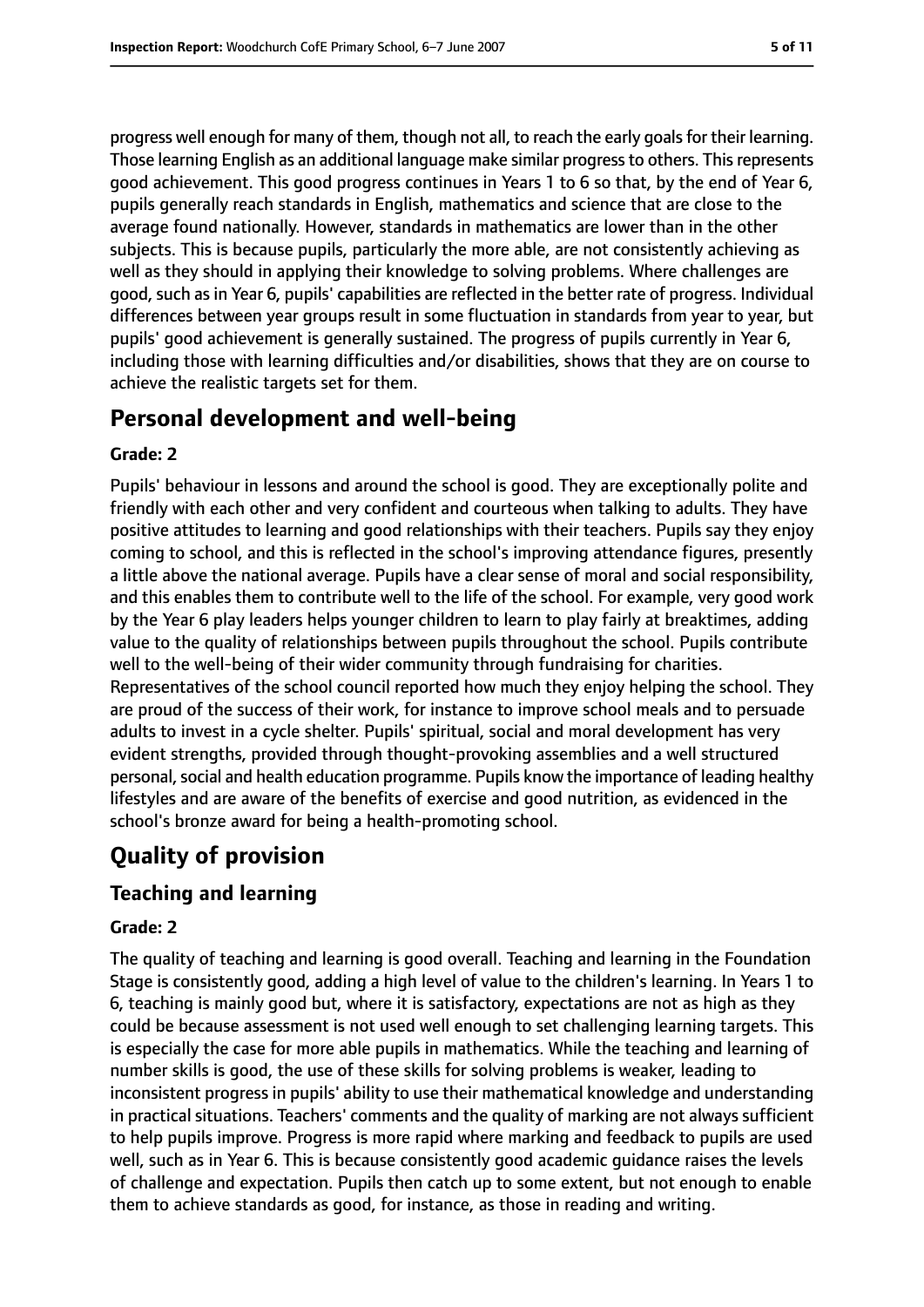## **Curriculum and other activities**

#### **Grade: 2**

The curriculum exceeds current requirements with Spanish being taught throughout the school. Pupils say they enjoy this and other opportunities to make their learning interesting. The school taps into valuable local and community partnerships to add variety to the curriculum and to meet pupils' individual interests. These include a sports partnership with the local high school to enable high school staff to teach physical education skills to pupils in Years 5 and 6, and gardening for Year 2 pupils, who work with a horticulturalist to grow vegetables in soil beds that they have helped to build and prepare. There are examples of good quality artwork on display. The school has made a good start on developing a curriculum based on learning themes; feedback from pupils is very positive. 'This is much better than having a book for each subject and I learn more,' explained a Year 5 pupil after a lesson on night and day which developed skills and knowledge in literacy, numeracy and science.

#### **Care, guidance and support**

#### **Grade: 2**

Exceptionally good pastoral care is a noticeable strength of the school. Pupils feel safe and very well supported. They say that they know who to turn to for help if they are anxious or worried. When discussing a recent anti-bullying week, one Year 3 pupil said, 'There are no bullies at our school.' The school's very caring atmosphere is much appreciated by parents. They have faith and trust in the staff, knowing that their children are very well cared for, with someone pupils can seek out for advice and support if they are worried or anxious. The required arrangements for safeguarding pupils are in place. Improved pupil tracking arrangements help to identify pupils who need extra support in order to do their best. At present, however, academic guidance for pupils is inconsistent. The use of marking and the process of setting targets to help pupils to understand what they need to do to improve varies between classes. Very strong links with the local high school for sport and academic development aid pupils' transition to their next school. Year 6 pupils say that they feel well prepared for this move.

## **Leadership and management**

#### **Grade: 2**

Leadership and management are good. The leadership of the headteacher and the recently appointed but experienced deputy headteacher is good. Their skills and expertise complement each other well. The appointment of a deputy headteacher has restored the leadership team to full strength. Particular impact is seen in the school's priorities for moving forward with introducing learning based on themed lessons, which pupils enjoy, and assessment for learning to set more challenging targets. Much evidence of supportive teamwork shows that staff morale is very good. The headteacher hasimplemented a number of key improvements. The clear vision for the school's improvement is shared effectively with all relevant groups. The headteacher has defined leadership roles clearly and shared them among staff. Key leaders are, therefore, empowered to steer improvements, but this work is at an early stage of development. While middle leaders have begun to make an impact by leading the development of their subjects, they do not yet monitor pupils' progress and standards in sufficient detail. Good use is made, however, of data on pupils' progress to identify areas for improvement. The detailed, three-year school improvement plan identifies the correct priorities for development. The headteacher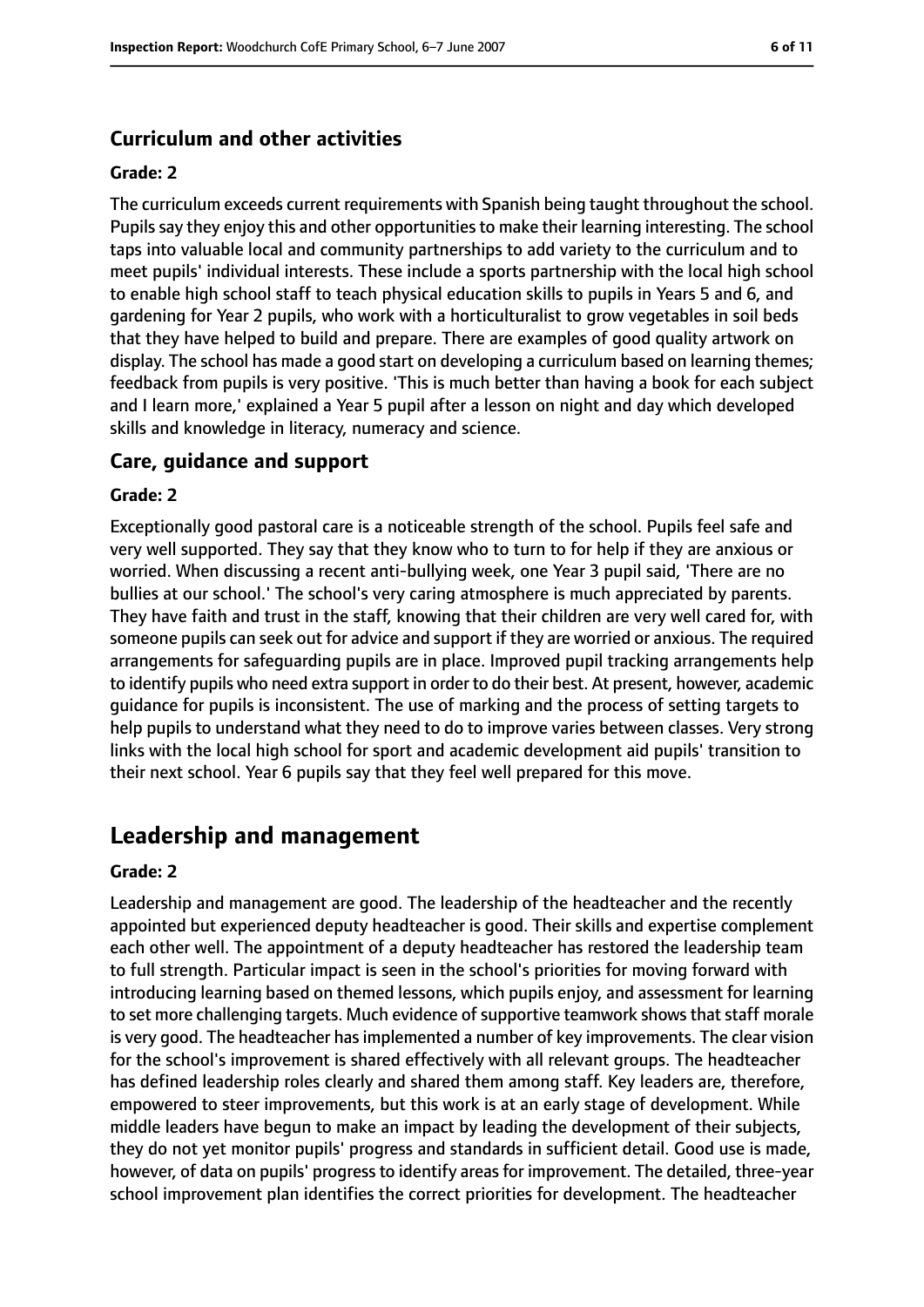and governors are responsive the views of parents' and pupils'. For example, the school's format for reporting to parents has been improved as a result of parental feedback. Governors are very supportive. They know the school well and play their part in helping to shape its direction, but are not critical enough in holding the school to account for its performance. The school gives good value for money because the budget is managed carefully to assist in raising standards and improving provision in a purposeful learning environment.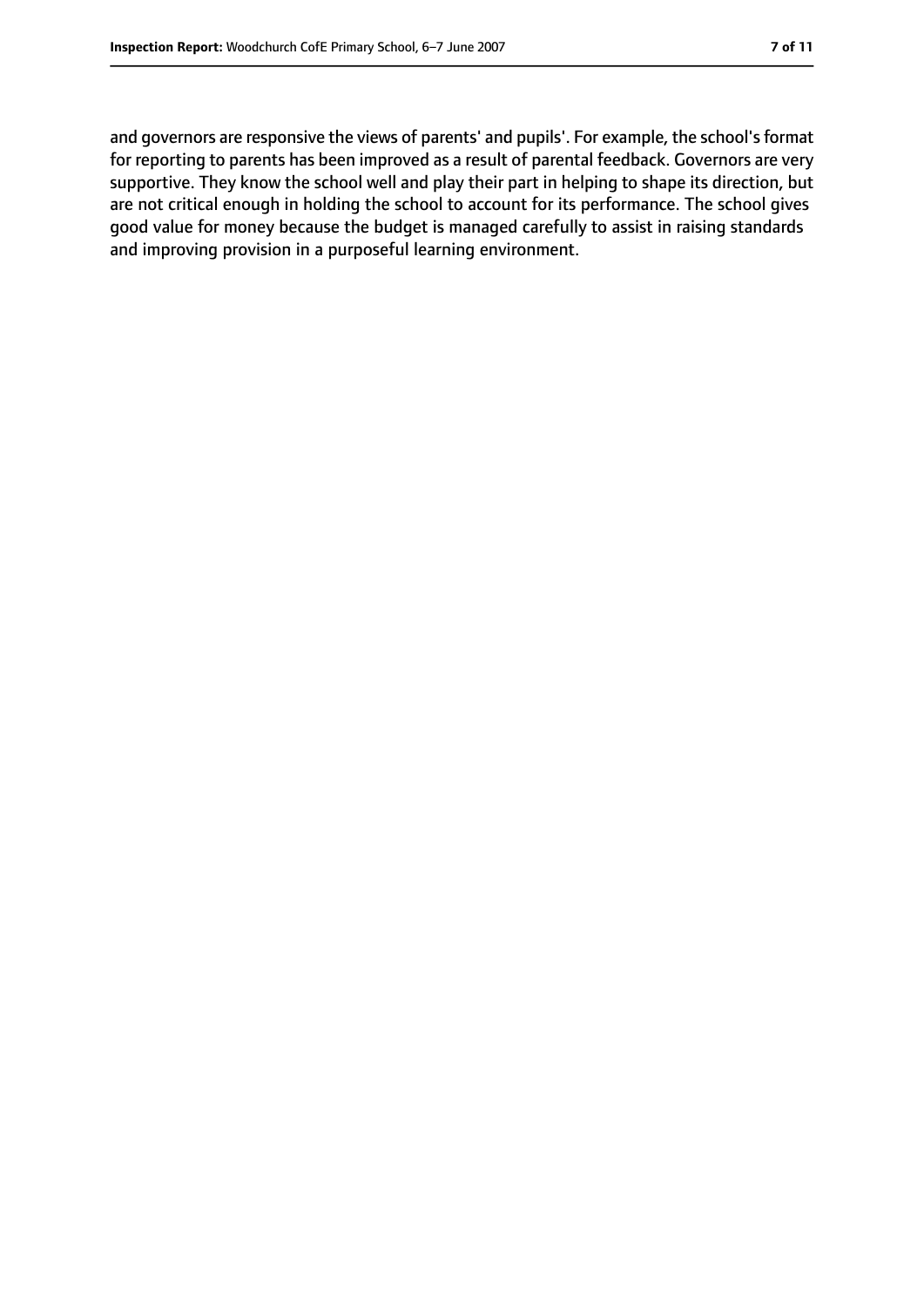**Any complaints about the inspection or the report should be made following the procedures set out in the guidance 'Complaints about school inspection', which is available from Ofsted's website: www.ofsted.gov.uk.**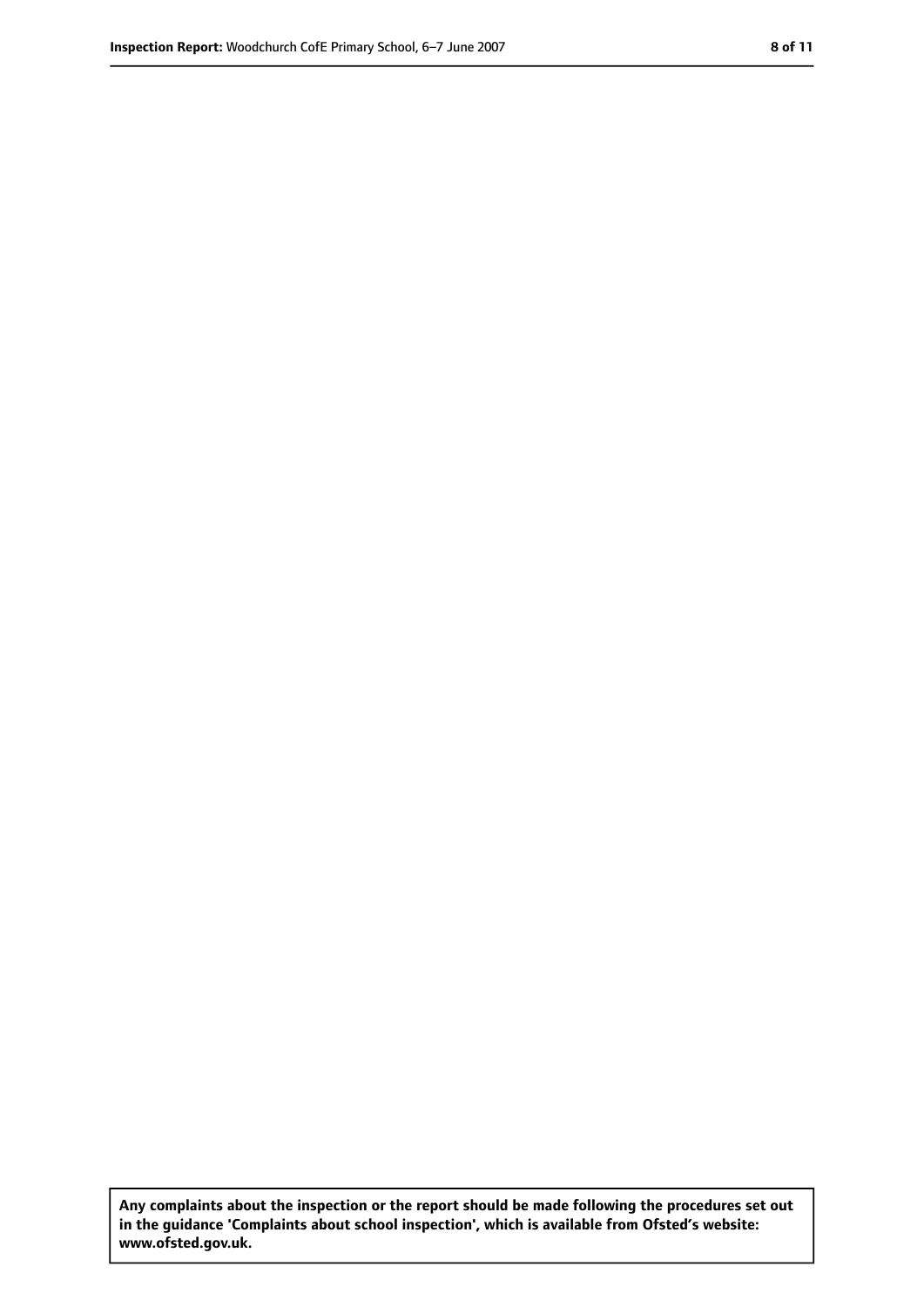#### **Annex A**

# **Inspection judgements**

| Key to judgements: grade 1 is outstanding, grade 2 good, grade 3 satisfactory, and grade 4 | <b>School</b>  |
|--------------------------------------------------------------------------------------------|----------------|
| inadequate                                                                                 | <b>Overall</b> |

## **Overall effectiveness**

| How effective, efficient and inclusive is the provision of education, integrated<br>care and any extended services in meeting the needs of learners? |     |
|------------------------------------------------------------------------------------------------------------------------------------------------------|-----|
| How well does the school work in partnership with others to promote learners'<br>well-being?                                                         |     |
| The quality and standards in the Foundation Stage                                                                                                    |     |
| The effectiveness of the school's self-evaluation                                                                                                    |     |
| The capacity to make any necessary improvements                                                                                                      |     |
| Effective steps have been taken to promote improvement since the last<br>inspection                                                                  | Yes |

## **Achievement and standards**

| How well do learners achieve?                                                                               |  |
|-------------------------------------------------------------------------------------------------------------|--|
| The standards <sup>1</sup> reached by learners                                                              |  |
| How well learners make progress, taking account of any significant variations between<br>groups of learners |  |
| How well learners with learning difficulties and disabilities make progress                                 |  |

## **Personal development and well-being**

| How good is the overall personal development and well-being of the<br>learners?                                  |  |
|------------------------------------------------------------------------------------------------------------------|--|
| The extent of learners' spiritual, moral, social and cultural development                                        |  |
| The behaviour of learners                                                                                        |  |
| The attendance of learners                                                                                       |  |
| How well learners enjoy their education                                                                          |  |
| The extent to which learners adopt safe practices                                                                |  |
| The extent to which learners adopt healthy lifestyles                                                            |  |
| The extent to which learners make a positive contribution to the community                                       |  |
| How well learners develop workplace and other skills that will contribute to<br>their future economic well-being |  |

## **The quality of provision**

| How effective are teaching and learning in meeting the full range of the<br>learners' needs?          |  |
|-------------------------------------------------------------------------------------------------------|--|
| How well do the curriculum and other activities meet the range of needs<br>and interests of learners? |  |
| How well are learners cared for, quided and supported?                                                |  |

 $^1$  Grade 1 - Exceptionally and consistently high; Grade 2 - Generally above average with none significantly below average; Grade 3 - Broadly average to below average; Grade 4 - Exceptionally low.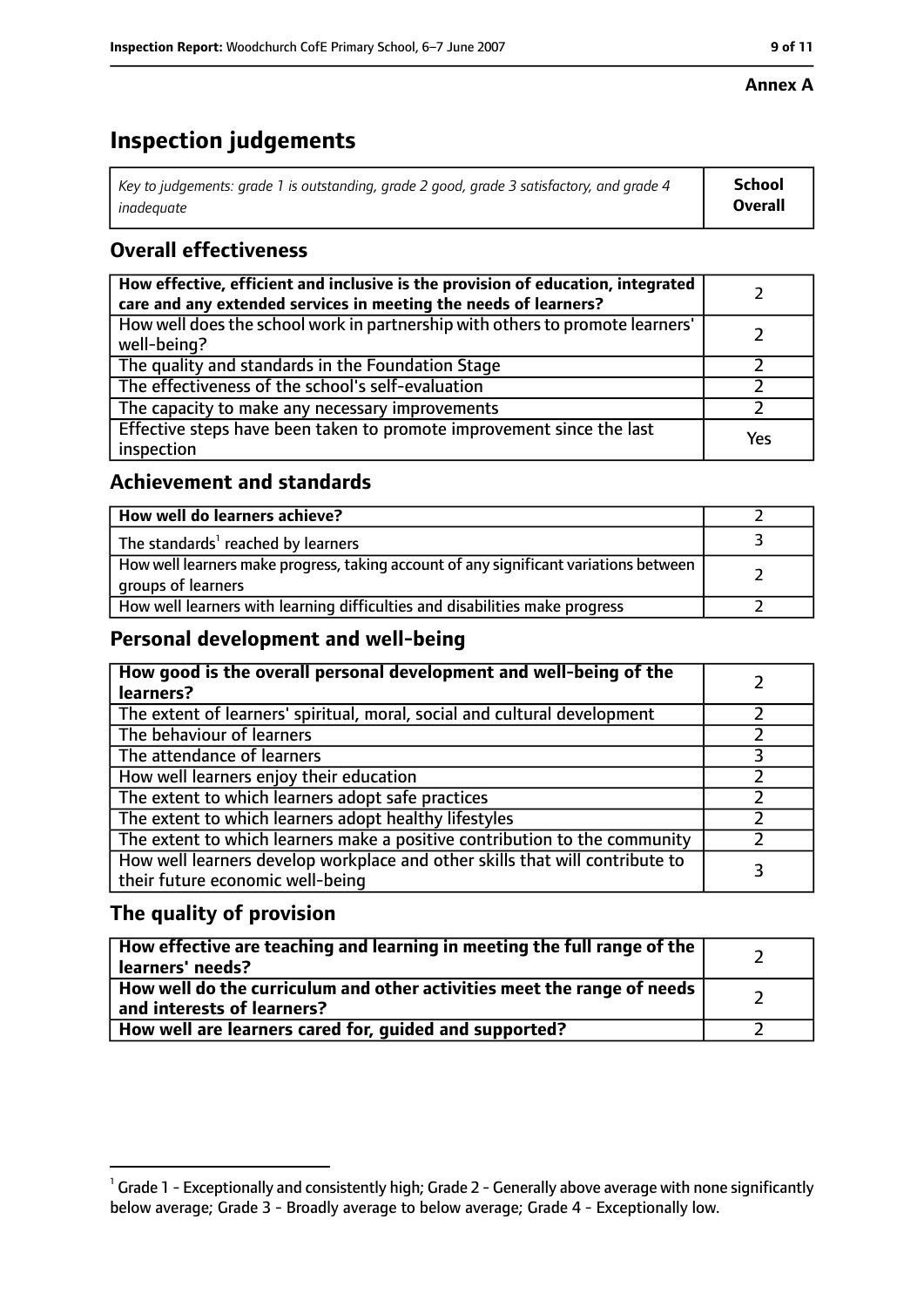# **Leadership and management**

| How effective are leadership and management in raising achievement<br>and supporting all learners?                                              |           |
|-------------------------------------------------------------------------------------------------------------------------------------------------|-----------|
| How effectively leaders and managers at all levels set clear direction leading<br>to improvement and promote high quality of care and education |           |
| How effectively performance is monitored, evaluated and improved to meet<br>challenging targets                                                 |           |
| How well equality of opportunity is promoted and discrimination tackled so<br>that all learners achieve as well as they can                     |           |
| How effectively and efficiently resources, including staff, are deployed to<br>achieve value for money                                          |           |
| The extent to which governors and other supervisory boards discharge their<br>responsibilities                                                  | 3         |
| Do procedures for safequarding learners meet current government<br>requirements?                                                                | Yes       |
| Does this school require special measures?                                                                                                      | <b>No</b> |
| Does this school require a notice to improve?                                                                                                   | No        |